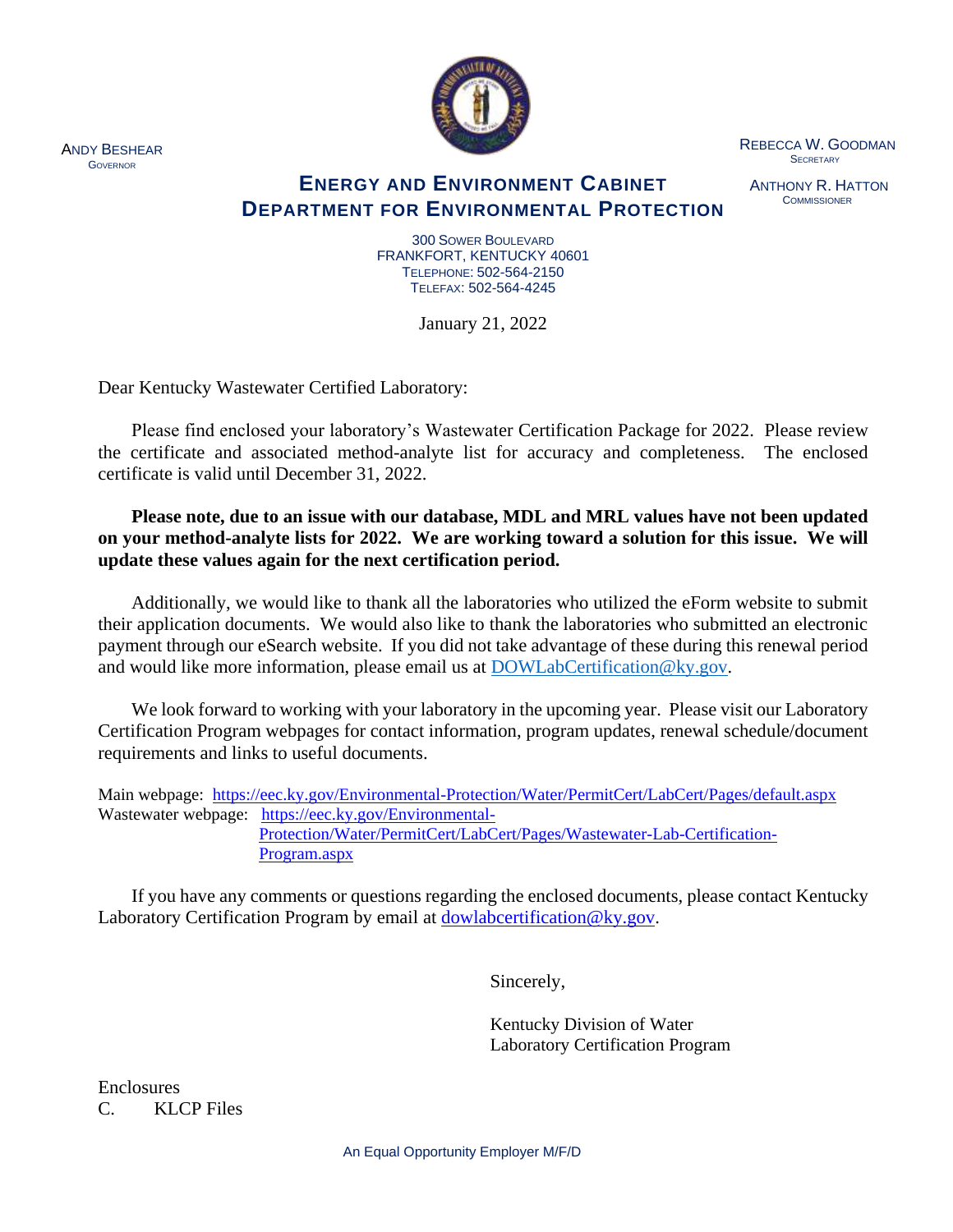## COMMONWEALTH OF KENTUCKY Energy and Environment Cabinet 2022

Wastewater Laboratory Certification Program In Accordance with KRS 224.10-670 and 401 KAR Chapter 5:320



THIS CERTIFIES THAT

Environmental Testing Solutions Inc 351 Depot St Asheville, NC 28802-7565 Laboratory ID Number: KY98001



The above laboratory has complied with Kentucky Administrative Regulation 401 KAR 5:320, Wastewater Laboratory Certification Program, for the analyses of wastewater samples, as specified in 33 U.S.C. 1342, for the method-analyte pairs specified on the attached certification list.

Effective From: January 1, 2022 To: December 31, 2022

Kerrin Stewart

Signed by: Kevin Stewart Certification Program Manager